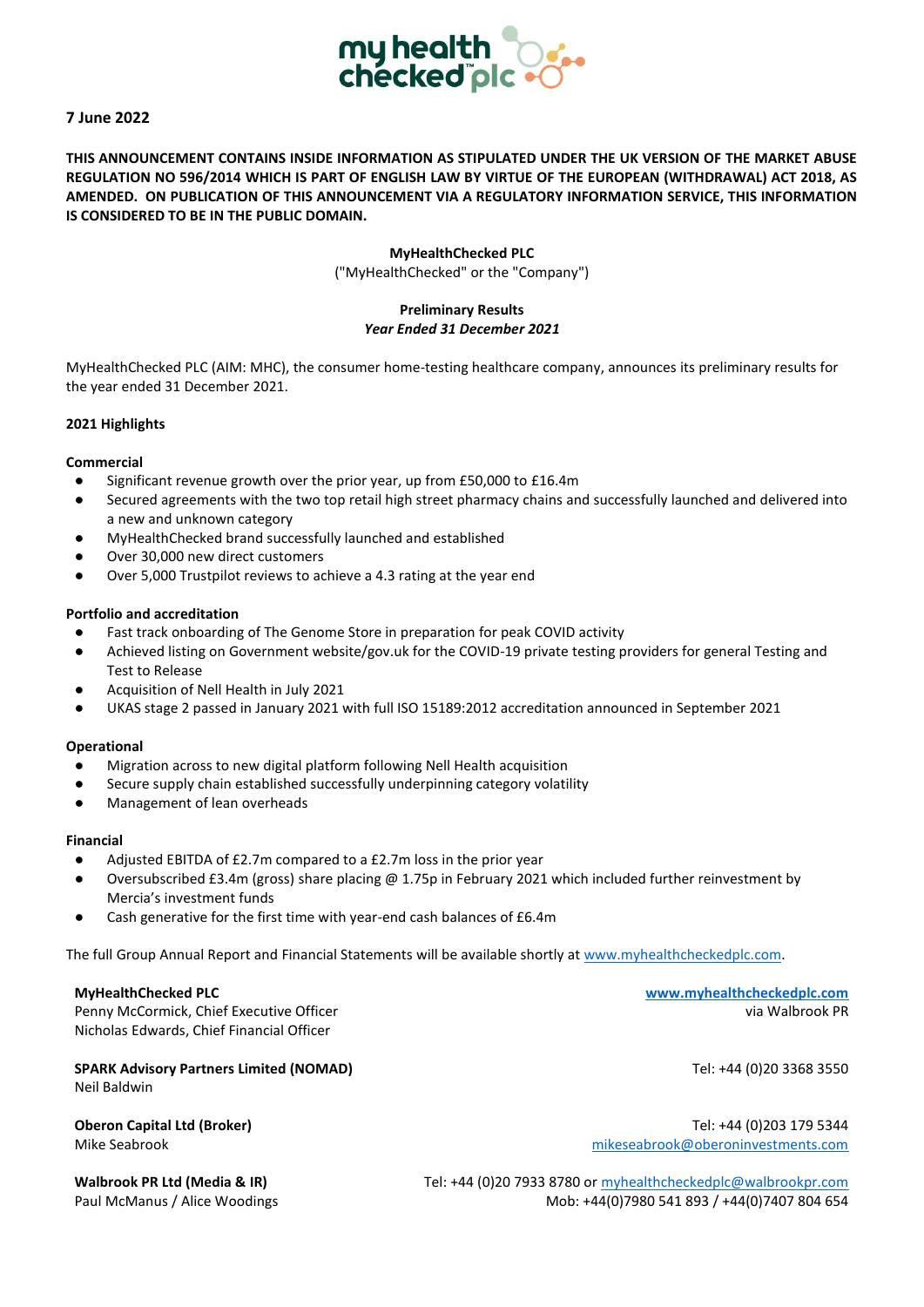#### **About MyHealthChecked PLC** [\(www.myhealthcheckedplc.com\)](http://www.myhealthcheckedplc.com/)

MyHealthChecked PLC, based in Cardiff, is an AIM-quoted pioneering UK healthcare company focused on a range of at-home healthcare and wellness tests.

**[MyHealthChecked](http://www.myhealthchecked.com/)** is the umbrella brand of a range of at-home DNA and RNA tests, now in development following the acquisition of The Genome Store in November 2020. The tests will be made available online, and would be viable for over the counter purchase.

The MyHealthChecked portfolio has been identified as part of a change in mindset as customers become more familiar with the concept of accessible healthcare in the growing at home testing kit market with a focus on accessibility at the right price, led by UK-based experts.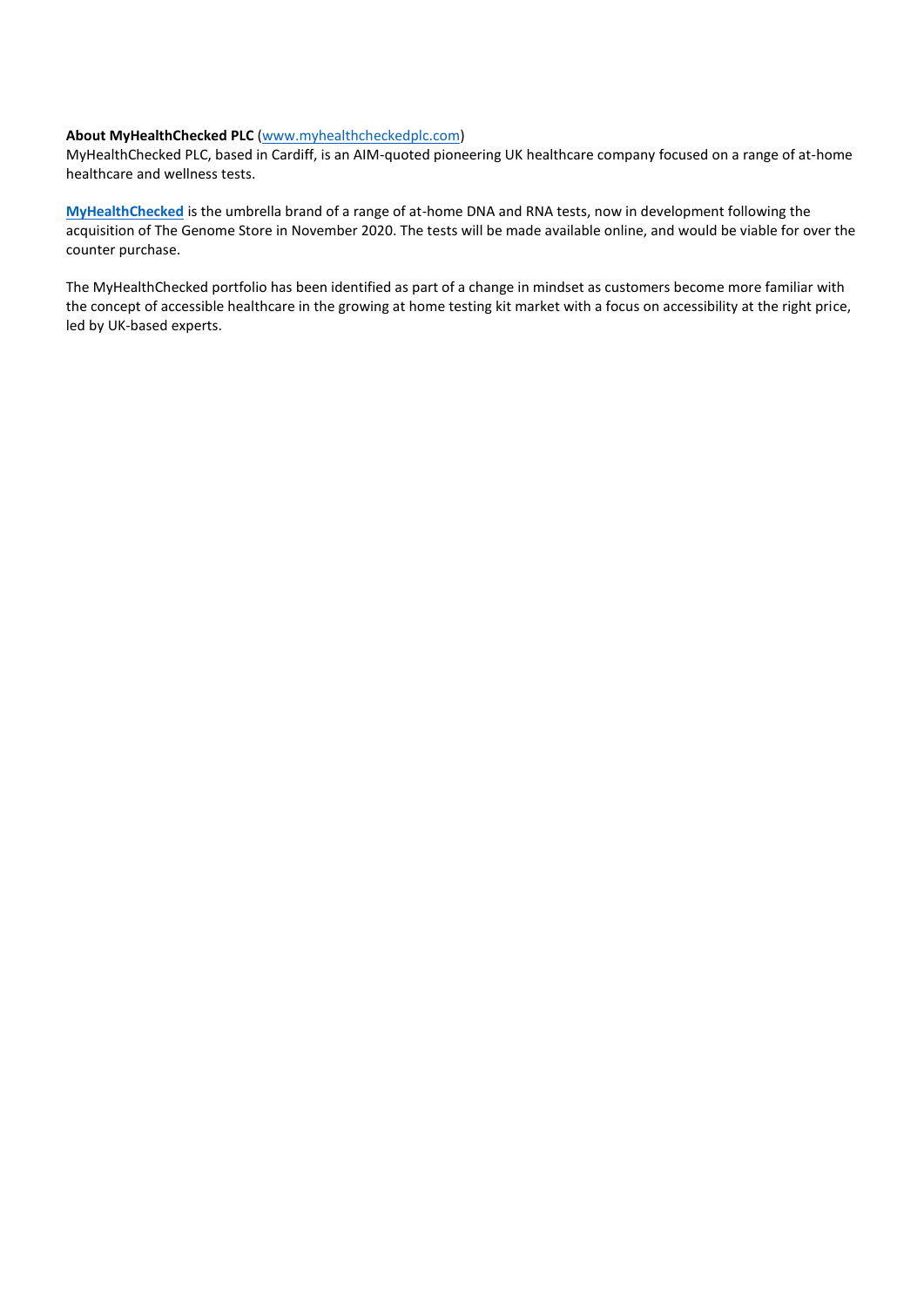### **CHAIRMAN'S STATEMENT**

2021 was a year that delivered record revenue of £16.4m and an adjusted EBITDA of £2.7m, with net cash being £6.4m at the year end.

Our key focus for 2022 will be the introduction and launch of our DNA wellbeing products in the first half of 2022. This portfolio will grow as we enter Q3 and Q4 and will be channelled initially through our Direct-to-Consumer model.

I would like to take this opportunity to thank all our employees who worked tirelessly during 2021 to deliver an outstanding result, not only financially but also in the quality and care of service.

We look forward to delivering further growth and value to shareholders in 2022 and beyond.

**Adam Reynolds**  Non-Executive Chairman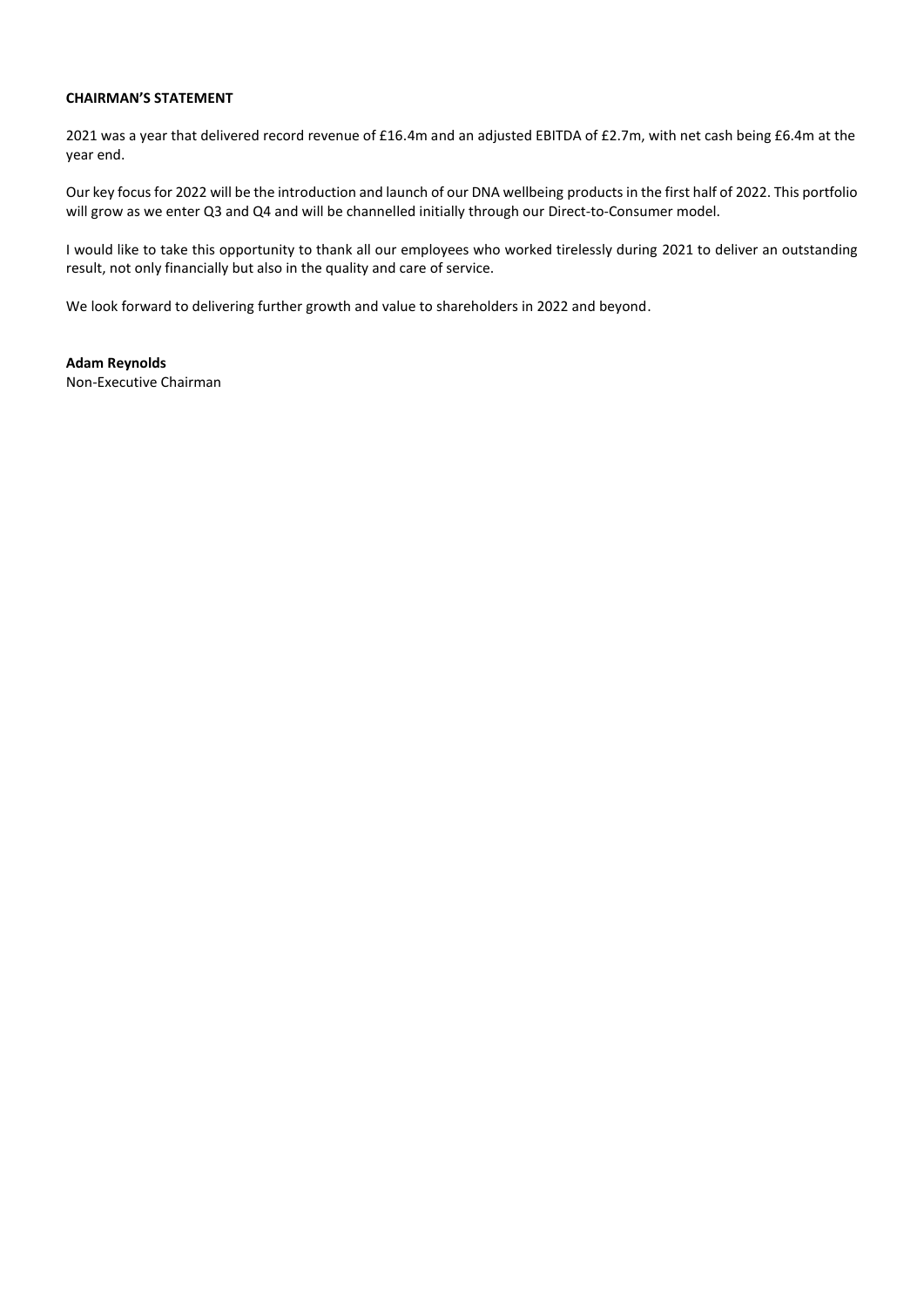#### **CHIEF EXECUTIVE'S REPORT AND REVIEW**

Last year, in my first CEO review in my new role, I talked about how we had reshaped the business to deliver against an ambitious growth plan with a clear runway ahead to revenue achievement. I am proud to say that during 2021 we have delivered against this aim at every stage. MyHealthChecked has again evolved significantly over the last year, and we are wellpositioned to deliver further shareholder value in 2022 as we continue to grow the business.

I must give due credit to our fantastic team at MyHealthChecked whose commitment and professionalism has been outstanding during an incredibly challenging time for everyone. The team adapted our business model to create a new retail product line in response to the COVID pandemic and delivered a phenomenal ramp-up of testing volume through challenging supply chain conditions. We also successfully integrated The Genome Store business during the year and acquired Nell Health Limited ("Nell Health") in July 2021. The team has delivered to an incredibly high standard, and this has been reflected in the thousands of positive customer reviews we have received, and the continuing relationships that we have established with the UK's top pharmacy retailers.

We have moved into 2022 in a position of strength financially, operationally and with a quickly established reputation for responsive, commercial delivery. We have exciting longer-term prospects based on a pipeline of new product introductions, whilst we continue to provide COVID testing services to our key partners, and I am delighted to update shareholders on our strong performance over the last year.

#### **Successful commercial delivery – executing on our strategy for growth**

The financial performance of the business is the strongest indicator of the significant step-change that we have delivered over the last year. In 2021 we recorded revenues of £16.4m (2020: £50k) and delivered an adjusted EBITDA profit of £2.7m, reversing the £2.7m adjusted EBITDA loss seen in 2020. The business has been cash generative for the first time in its history and cash balances at the year-end were £6.39m (2020: £0.47m), which reflected both good working capital management and stronger than expected cash conversion in the final quarter.

The main driver of commercial success was the roll-out of our new COVID-19 PCR nasal swab test kit for at-home use which was adopted by the UK's top two high street pharmacy retailers. The strong Q4 performance was also supported by the launch of our COVID-19 rapid antigen test and verification service which saw us become a distributor of FlowFlex lateral flow assays, adapting neatly with changing market needs and demonstrating our ability to successfully integrate third party products alongside our own brand.

Our team also supported a number of smaller travel and institutional Business-to-Business ("B2B") customers, however it is the opening up of our own Direct-to-Consumer sales channel which, supported by our investment in digital marketing and excellent customer service provision, grew to contribute approximately £2.4m to overall revenues. As the Company has grown, we have focused on the establishment of our reputable brand with a customer-first approach to both retail partners and directly with consumers. Our Care Team has worked tirelessly to ensure that our service excellence is captured, securing over 5,000 reviews on Trustpilot in 2021 and currently standing at over 7,000 at the time of writing. Our marketing strategy has been focussed on effective referral channels and pricing strategies, ensuring that we always deliver customer value.

#### **Careful cost control and operational excellence**

Whilst transforming the operational and commercial capacity of the business to meet market demands we have kept a tight control of our cost base and have maximised efficiencies by working closely with key suppliers and maintaining a flexible and lean team that has delivered extraordinary growth over the last 12 months.

We have continued to ensure that our operational footprint matches our clients' demands as well as providing the flexibility to expand for future growth as required. The flexible arrangements at our Cardiff Head office have allowed us to scale up and scale down through the year without any detriment to the provision of customer care and dispatch. Our Manchester laboratory operation, combined with third-party supply from Yourgene Health PLC ("Yourgene"), allowed us to maintain a reputation for quality of service with reliable turnaround times that consistently met the requirements of our customers. It is a mark of the quality of the team that we were able to achieve ISO 15189 standards within six months of opening the laboratory, and we consistently achieved 100% for the reliability of patient results and accuracy of reporting in the SARS CoV-2 External Quality Assurance Programme. Our facilities were subject to ongoing review by our retail partners, and I am proud that the team have consistently met their exacting requirements. As part of an internal review however, in response to a significant downturn in COVID PCR testing and our drive to remain cost efficient, our laboratory operations will close in the current quarter whilst we continue to utilise Yourgene's laboratories, in conjunction with our in-house expertise, to continue building our scientific and digital portfolio.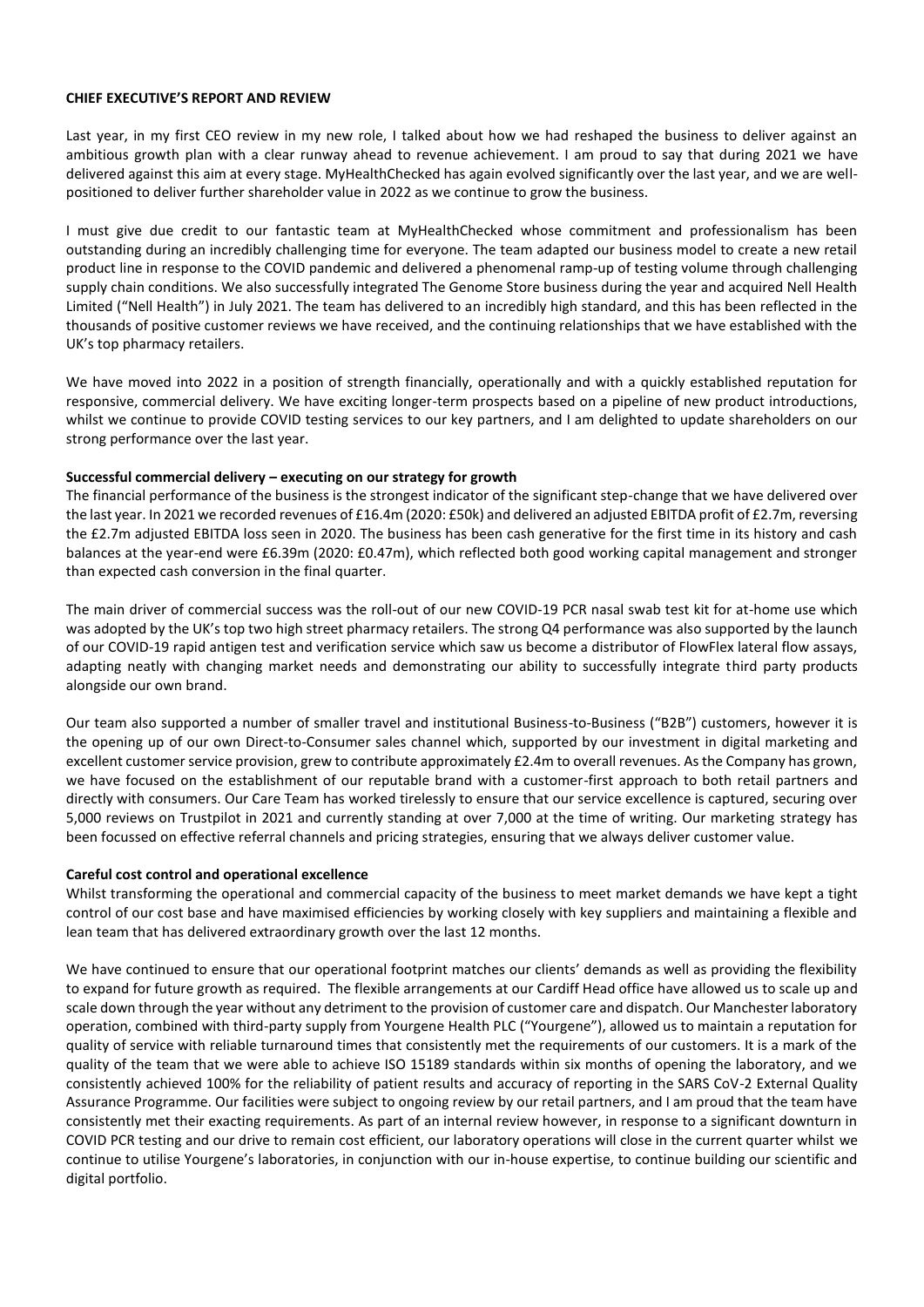#### **Preparation for the launch of a portfolio of personalised wellness tests in H1 2022**

Whilst we are still benefitting from our pivot into the provision of COVID-19 rapid antigen tests, a key focus of our business as we have moved into the new financial year has been on re-investing 2021 earnings into our new product pipeline of at-home wellness tests and building digital healthcare-centric technology that is scalable.

The effective integration of Nell Health, acquired in July 2021, has enabled the migration of our Laboratory Information Management System ('LIMS') onto the digital platform that will underpin the future business as it expands. Nell Health provided access to innovative technology in-house, that is secure, adaptable, and robust for future product and service developments.

This new scalable customer facing e-commerce platform enables connection from customer through to the lab and facilitates Government required reporting for COVID testing and has been further enhanced in readiness for the launch of future tests. We continue to focus on cyber security, and work closely with our Data Protection Officer to ensure that our systems are robust as we launch our new app technology that will provide actionable health and nutritional guidance, tailored to the customer. Our realignment of the goals and strategy of the business has included the mapping-out of a range of accessible family healthcare tests, with the aim of helping our customers to take control of their own healthcare, whilst providing a positive customer experience.

We remain on track to launch five new at-home wellness tests this month, focussing on the areas of weight management, vitamin deficiency, food intolerances, heart health and blood glucose. We will be announcing further portfolio developments through the course of the year to support our clear business development strategy across Direct-to-Consumer, retail, and B2B channels and I look forward to updating shareholders on this in due course.

We will continue to explore additional third-party technology options that can enhance the customer journey and the value of our products, and which can be integrated by our in-house talent. We also maintain our efforts to identify and assess complementary earnings-enhancing partnerships with organisations that demonstrate potential value-add and are a complementary and strategic fit to our core business.

Whilst COVID-19 was the number one priority for 2021, and portfolio growth is key to our long-term growth strategy, we will continue to reinforce our strong reputation in the COVID-19 testing space, providing a high-quality product and service to our key partners. We will do so whilst consistently evaluating the cost effectiveness of our operations.

#### **Summary and outlook**

Last year I commented that we had ended 2020 and commenced 2021 as a very different organisation to that of the previous January, and that we were poised to meet the needs of the market in 2021. I am delighted that we absolutely met the needs of the market this past year, and I am confident echoing those comments this year: that we have grown to be a very different organisation to that of January 2021, commencing 2022 in a stronger position.

Having pivoted the original Concepta business plan, our first year of commercial delivery has demonstrated that this was the right decision, and we have delivered a successful start in our journey to an exciting future. Whilst we did deliberately delay the launch of the wider portfolio of wellness products until the COVID market stabilised, we have in the meantime demonstrated our ability to effectively identify the right tests for the market, secure supplier and customer relationships, and manage challenging supply chains effectively, whilst remaining competitive on price, and excelling in customer service and delivery.

We have in place a secure digital platform, a customer base opening up to the new idea of home-testing, and an existing customer base to whom we can share our new product information.

2022 will be another exciting year for the business as we launch our initial portfolio of new tests and build upon our sophisticated digital platform, which presents a fantastic opportunity for us to grow and create value for our shareholders. This will be supported by positive trading in the COVID space, as over the counter consumer demand continues into 2022.

**Penny McCormick**  Chief Executive Officer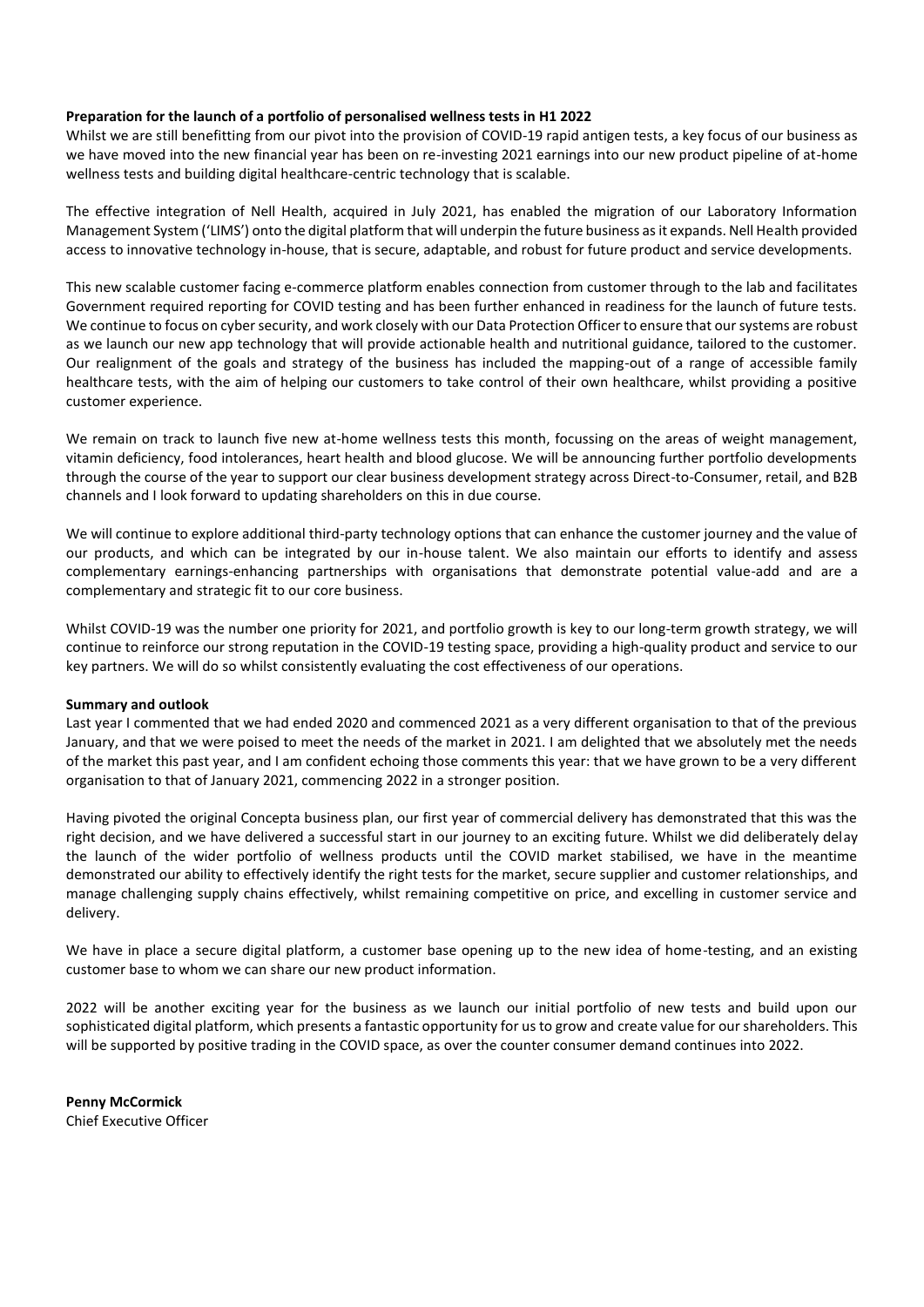#### **FINANCIAL REVIEW**

#### **Income statement**

Following the acquisition of The Genome Store in November 2020, the Group was able to launch the COVID-19 PCR nasal swab test kit for at-home use in December 2020 which enabled revenues to increase from £50,000 in 2020 to £16,376,000 with a gross profit margin of 31.3% in the year under review. Further details are set out in the Chief Executive's Report and Strategic Review.

Administration costs amounted to £3,079,000 compared to £3,118,000 in the prior year after expensed research and development expenditure of £175,000 (2020: £487,000). An impairment provision of £414,000 has also been taken in 2021 against the know-how and goodwill arising on the acquisition of The Genome Store as all testing is now sub -contracted to third parties and the testing laboratory is being closed. In 2020 the charge was £622,000.

Adjusted EBITDA is calculated as follows:

|                                         | 2021  | 2020    |
|-----------------------------------------|-------|---------|
|                                         | f'000 | f'000   |
| Operating profit/(loss                  | 2,046 | (3,758) |
| Depreciation and amortisation           | 157   | 157     |
| Impairment provision (net of DT credit) | 414   | 622     |
| Share based payments                    | 112   | 103     |
| Loss on disposal of intangible assets   |       | 180     |
| <b>Adjusted EBITDA</b>                  | 2,729 | (2,696) |

The Group's profit before after taxation was £2,004,000 (2020: £3,763,000 loss) giving a basic earnings per share of 0.28p (2020: loss 0.89p) and fully diluted earnings per share of 0.27p.

#### **Financial position**

The Group's net assets at 31 December 2021 amounted to £7,113,000 (2020: £530,000). This comprised total assets of £11,668,000 (2020: £1,336,000) and total liabilities of £4,555,000 (2020: £806,000). The total assets included property, plant and equipment of £163,000 (2020: £56,000) and intangible assets, being development costs, know-how, goodwill and patent costs, of £2,289,000 (2020: £616,000). The significant additions during the year relate to the goodwill and digital platform acquired on the acquisition of Nell Health. As noted above an impairment provision was made against the know-how and goodwill arising on the acquisition of The Genome Store which was acquired last year.

#### **Cashflow**

The Group's cash balance at the year-end was £6,387,000 (2020: £466,000). The net inflow from operating activities amounted to £3,014,000 (2020: £2,072,000 outflow) with a further £3,206,000 (2020: £1,960,000) net of expenses raised through financing activities, whilst the cash outflows from investing activities amounted to £299,000 (2020: £38,000).

#### **Capital management**

The Board's objective is to maintain a balance sheet that is both efficient and delivers long term shareholder value. The Board continues to monitor the balance sheet to ensure it has an adequate capital structure.

#### **Events after the reporting year**

On 25 March 2022 24,000,000 new ordinary shares of 0.1p each were issued to settle the deferred contingent consideration payable on the acquisition of The Genome Store Limited of £240,000 after all performance milestones were met.

**Nicholas Edwards** Chief Financial Officer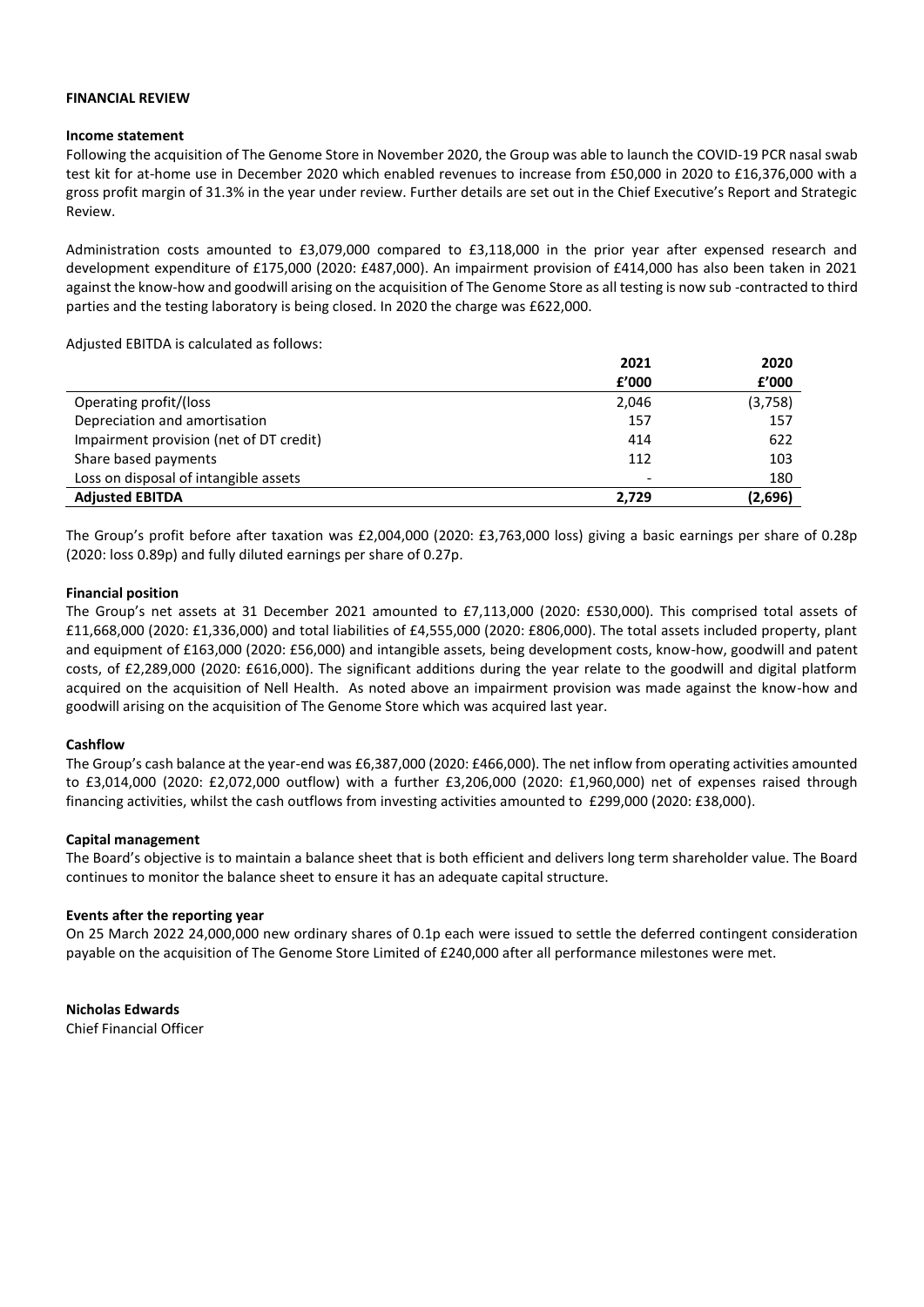# **FINANCIAL STATEMENTS**

### **CONSOLIDATED STATEMENT OF COMPREHENSIVE INCOME For The Year Ended 31 December 2021**

|                                                | 2021      | 2020     |
|------------------------------------------------|-----------|----------|
|                                                | £'000     | £'000    |
|                                                |           |          |
| Revenue from contracts with customers          | 16,376    | 50       |
| Cost of sales                                  | (11, 251) | (690)    |
| Gross profit/(loss)                            | 5,125     | (640)    |
|                                                |           |          |
| Other administrative expenses                  | (2, 553)  | (2, 213) |
| Impairment of intangible assets                | (414)     | (622)    |
| Share based payments                           | (112)     | (103)    |
| Loss on disposal of tangible assets            |           | (180)    |
|                                                |           |          |
| Administrative expenses                        | (3,079)   | (3, 118) |
| <b>Operating profit/(loss)</b>                 | 2,046     | (3,758)  |
| Finance expenses                               | (2)       | (5)      |
| Additional consideration payable on the        |           |          |
| acquisition of The Genome Store Limited        | (40)      |          |
| Profit/(loss) before income tax                | 2,004     | (3,763)  |
| Tax charge                                     |           |          |
| Profit/(loss) for the year                     | 2,004     | (3, 763) |
| Other comprehensive income                     |           |          |
| Total comprehensive Profit/(loss) for the year | 2,004     | (3,763)  |
|                                                |           |          |
| Attributable to owners of the parent:          | 2,004     | (3, 763) |
|                                                |           |          |
| Earnings/(loss) per ordinary share - basic     | 0.28p     | (0.89p)  |
| Fully diluted earnings per ordinary share      | 0.27p     |          |

All activities relate to continuing operations.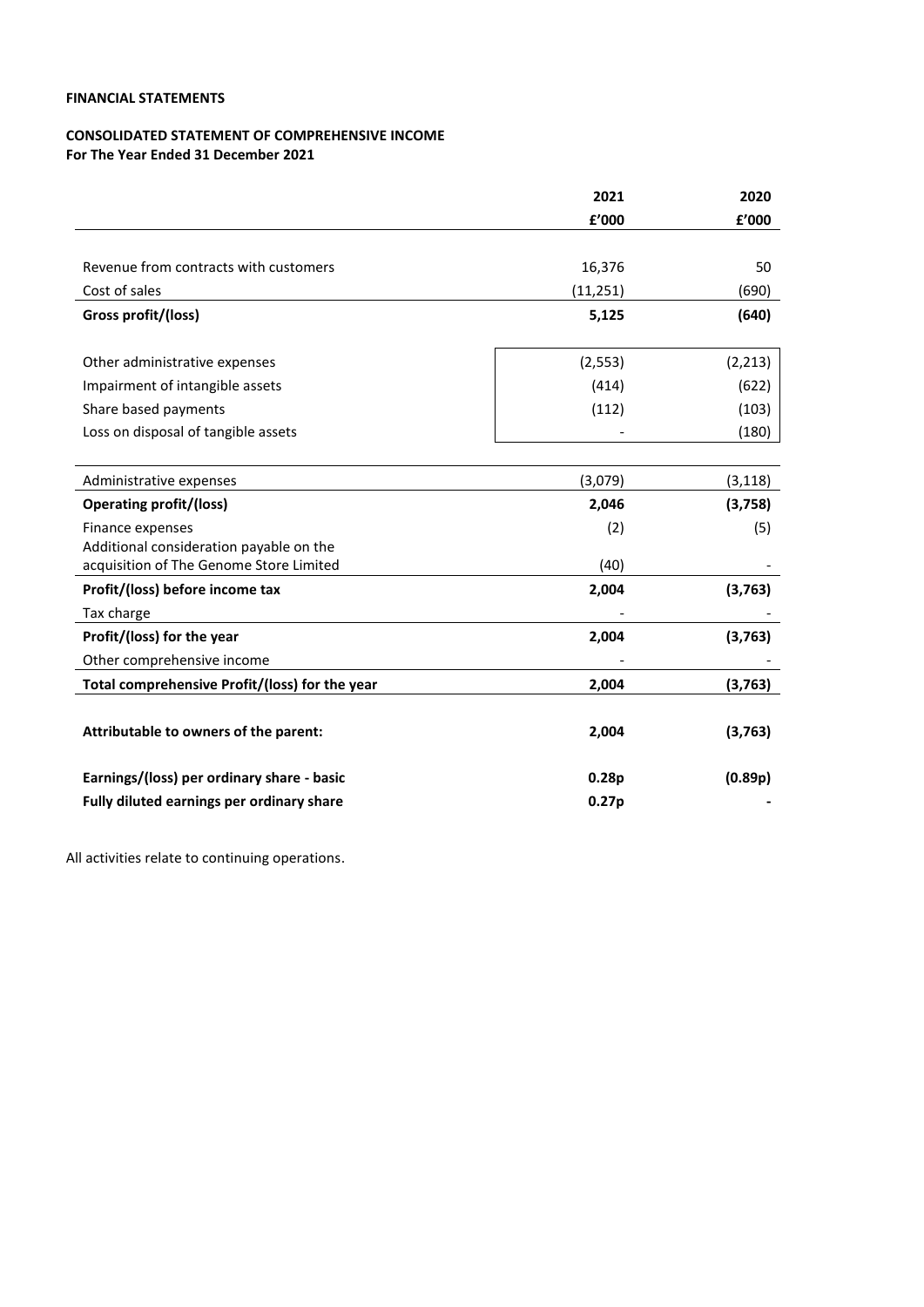# **CONSOLIDATED STATEMENT OF FINANCIAL POSITION**

**As At 31 December 2021**

| £'000<br>£'000<br><b>Non-current assets</b><br>Property, plant and equipment<br>163<br>56<br>Intangible assets<br>2,289<br>616<br><b>Total non-current assets</b><br>672<br>2,452<br>Current assets<br>Inventories<br>497<br>3<br>Trade and other receivables<br>195<br>2,332 |
|-------------------------------------------------------------------------------------------------------------------------------------------------------------------------------------------------------------------------------------------------------------------------------|
|                                                                                                                                                                                                                                                                               |
|                                                                                                                                                                                                                                                                               |
|                                                                                                                                                                                                                                                                               |
|                                                                                                                                                                                                                                                                               |
|                                                                                                                                                                                                                                                                               |
|                                                                                                                                                                                                                                                                               |
|                                                                                                                                                                                                                                                                               |
|                                                                                                                                                                                                                                                                               |
|                                                                                                                                                                                                                                                                               |
| Cash and cash equivalents<br>6,387<br>466                                                                                                                                                                                                                                     |
| <b>Total current assets</b><br>9,216<br>664                                                                                                                                                                                                                                   |
|                                                                                                                                                                                                                                                                               |
| <b>Total assets</b><br>11,668<br>1,336                                                                                                                                                                                                                                        |
|                                                                                                                                                                                                                                                                               |
| <b>Current liabilities</b>                                                                                                                                                                                                                                                    |
| Trade and other payables<br>3,315<br>384                                                                                                                                                                                                                                      |
| Deferred tax liability<br>87                                                                                                                                                                                                                                                  |
| Lease liabilities<br>5                                                                                                                                                                                                                                                        |
| Deferred consideration<br>200<br>1,240                                                                                                                                                                                                                                        |
| Other provisions<br>26                                                                                                                                                                                                                                                        |
| <b>Total current liabilities</b><br>4,555<br>702                                                                                                                                                                                                                              |
| <b>Non-current liabilities</b>                                                                                                                                                                                                                                                |
| Loans and borrowings<br>104                                                                                                                                                                                                                                                   |
| <b>Total non-current liabilities</b><br>104<br>$\blacksquare$                                                                                                                                                                                                                 |
|                                                                                                                                                                                                                                                                               |
| <b>Total liabilities</b><br>4,555<br>806                                                                                                                                                                                                                                      |
| 530<br>7,113<br><b>Net assets</b>                                                                                                                                                                                                                                             |
|                                                                                                                                                                                                                                                                               |
| 756<br>518<br>Share capital                                                                                                                                                                                                                                                   |
| Deferred shares<br>6,359<br>6,359                                                                                                                                                                                                                                             |
| Share premium account<br>16,671<br>12,442                                                                                                                                                                                                                                     |
| Share-based payment reserve<br>916                                                                                                                                                                                                                                            |
| Capital redemption reserve<br>1,815<br>1,815                                                                                                                                                                                                                                  |
| Reverse acquisition reserve<br>(6,044)<br>(6,044)                                                                                                                                                                                                                             |
| (12, 444)<br>Retained earnings<br>(15, 476)                                                                                                                                                                                                                                   |
| <b>Total equity</b><br>7,113<br>530                                                                                                                                                                                                                                           |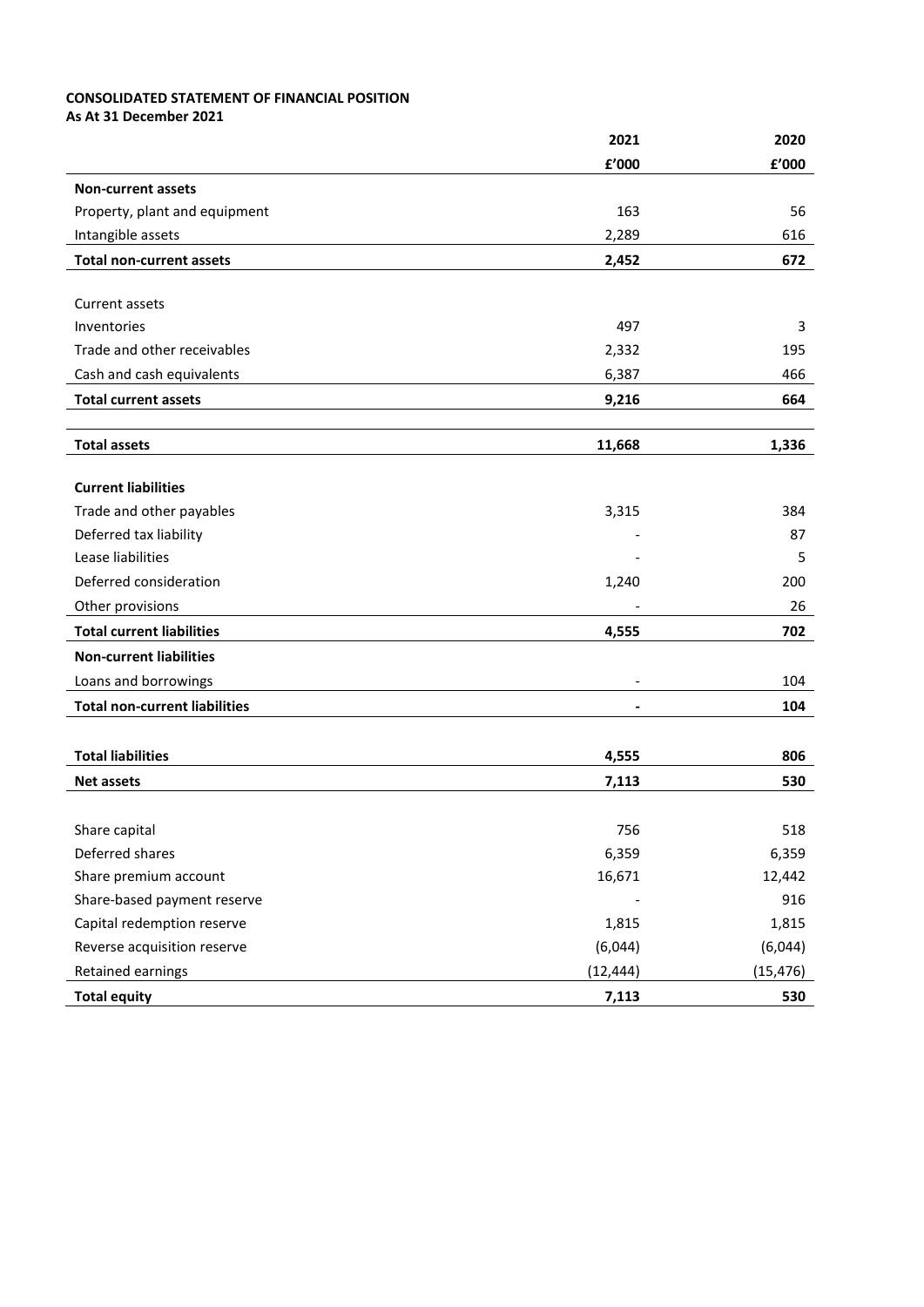# **CONSOLIDATED STATEMENT OF CHANGES IN EQUITY**

|                            |                          |                           |                          | Share-based              | Capital                  | Reverse                  |                             |                        |
|----------------------------|--------------------------|---------------------------|--------------------------|--------------------------|--------------------------|--------------------------|-----------------------------|------------------------|
|                            | <b>Share</b><br>capital  | <b>Deferred</b><br>shares | <b>Share</b><br>Premium  | payment<br>reserve       | redemption<br>reserve    | acquisition<br>reserve   | <b>Retained</b><br>earnings | Total                  |
|                            |                          |                           |                          |                          |                          |                          |                             |                        |
|                            | £'000                    | ${\bf f}^{\prime}$ 000    | £'000                    | £'000                    | £'000                    | £'000                    | £'000                       | ${\bf f}^{\prime}$ 000 |
| Equity as at               |                          |                           |                          |                          |                          |                          |                             |                        |
| 1 January 2020             | 6,624                    |                           | 10,740                   | 813                      | 1,815                    | (6,044)                  | (11, 713)                   | 2,235                  |
| Loss for the year          | $\blacksquare$           | $\overline{\phantom{a}}$  | $\overline{\phantom{a}}$ | $\blacksquare$           | $\blacksquare$           | $\blacksquare$           | (3, 763)                    | (3, 763)               |
| <b>Total</b>               |                          |                           |                          |                          |                          |                          |                             |                        |
| comprehensive loss         |                          |                           |                          |                          |                          | $\overline{\phantom{a}}$ | (3, 763)                    | (3, 763)               |
| Issue of shares net of     |                          |                           |                          |                          |                          |                          |                             |                        |
| expenses                   | 253                      |                           | 1,702                    |                          |                          |                          |                             | 1,955                  |
| Share-based payments       |                          |                           |                          | 103                      |                          |                          |                             | 103                    |
| Sub-division of ordinary   |                          |                           |                          |                          |                          |                          |                             |                        |
| shares to deferred shares  | (6, 359)                 | 6,359                     |                          |                          |                          |                          |                             |                        |
| Equity as at               |                          |                           |                          |                          |                          |                          |                             |                        |
| 31 December 2020           | 518                      | 6,359                     | 12,442                   | 916                      | 1,815                    | (6,044)                  | (15, 476)                   | 530                    |
| Profit for the year        | $\overline{\phantom{a}}$ | $\overline{\phantom{a}}$  | $\blacksquare$           | $\overline{\phantom{a}}$ | $\overline{\phantom{a}}$ | $\blacksquare$           | 2,004                       | 2,004                  |
| <b>Total</b>               |                          |                           |                          |                          |                          |                          |                             |                        |
| comprehensive profit       |                          |                           |                          |                          |                          |                          | 2,004                       | 2,004                  |
| Transfer from share based  |                          |                           |                          |                          |                          |                          |                             |                        |
| payment reserve            |                          |                           |                          | (916)                    |                          |                          | 916                         |                        |
| Issue of shares net of     |                          |                           |                          |                          |                          |                          |                             |                        |
| expenses                   | 194                      |                           | 2,979                    |                          |                          |                          |                             | 3,173                  |
| Conversion of loan note    |                          |                           |                          |                          |                          |                          |                             |                        |
| and interest               | 13                       |                           | 92                       |                          |                          |                          | L,                          | 105                    |
| Exercise of options        | $\overline{2}$           |                           | 18                       |                          |                          |                          |                             | 20                     |
| Other share issue          | 1                        |                           | 16                       |                          |                          |                          |                             | 17                     |
| Share-based payments       |                          |                           |                          |                          |                          |                          | 112                         | 112                    |
| Acquisition of Nell Health |                          |                           |                          |                          |                          |                          |                             |                        |
| Limited                    | 28                       |                           | 1,124                    |                          |                          |                          |                             | 1,152                  |
| Equity as at               |                          |                           |                          |                          |                          |                          |                             |                        |
| 31 December 2021           | 756                      | 6,359                     | 16,671                   |                          | 1,815                    | (6,044)                  | (12, 444)                   | 7,113                  |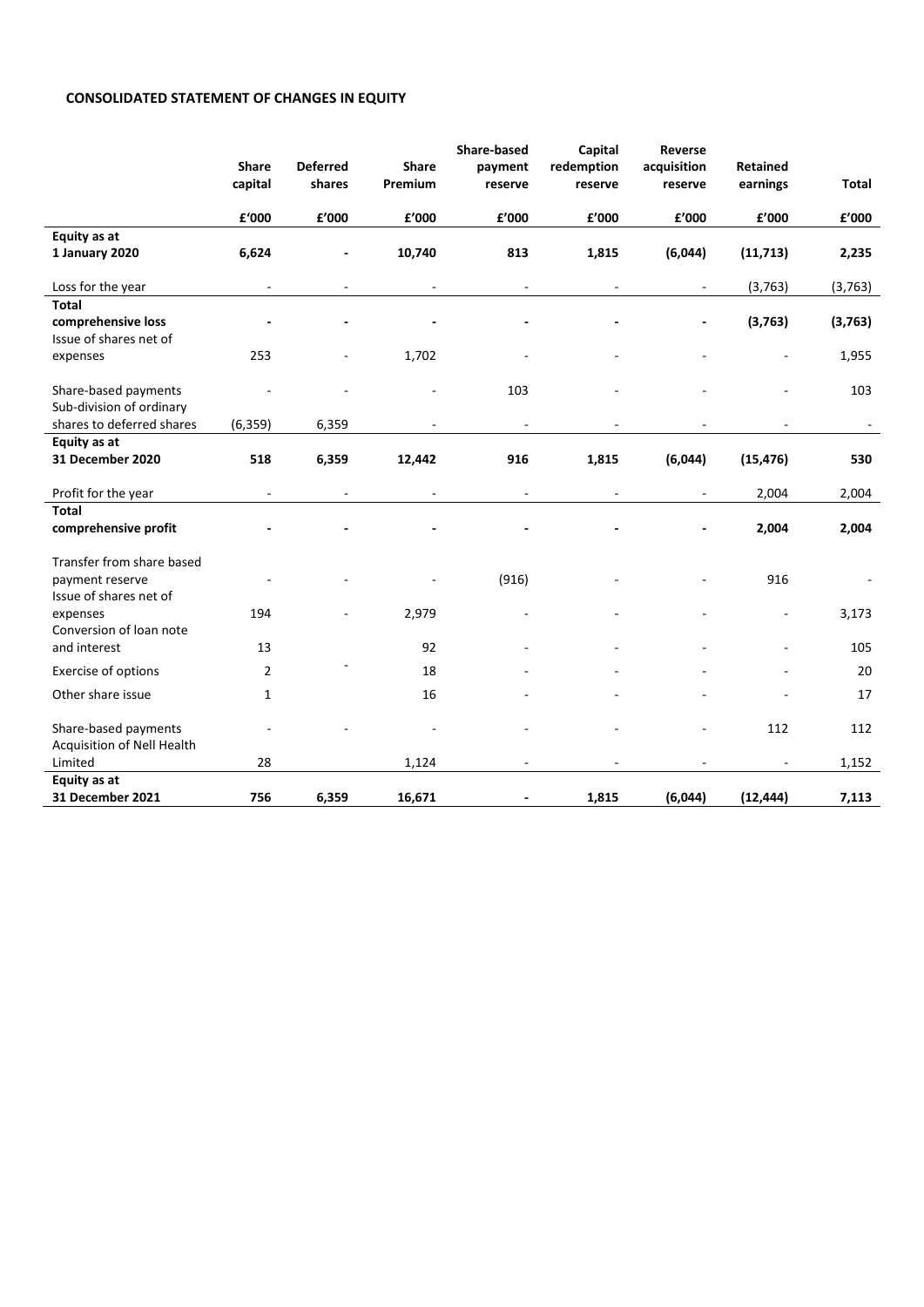# **CONSOLIDATED STATEMENT OF CASH FLOWS**

**For The Year Ended 31 December 2021**

|                                                        | 2021     | 2020     |
|--------------------------------------------------------|----------|----------|
|                                                        | £'000    | £'000    |
| Cash flows from operating activities                   |          |          |
| Profit/(loss) before taxation                          | 2,004    | (3, 763) |
| <b>Adjustments for:</b>                                |          |          |
| Deferred consideration                                 | 40       |          |
| (Decrease)/increase in provisions                      | (26)     | 26       |
| Depreciation and amortization                          | 157      | 157      |
| Impairment of intangible assets                        | 414      | 622      |
| Finance expenses                                       | 2        | 5        |
| Share-based payments                                   | 112      | 103      |
| Loss on sale of asset                                  |          | 180      |
| Adjusted operating profit/(loss) before changes in     |          |          |
| working capital                                        | 2,703    | (2,670)  |
| Changes in working capital                             |          |          |
| (Increase)/decrease in inventory                       | (494)    | 381      |
| Increase in trade and other receivables                | (2, 124) | (72)     |
| Increase in trade and other payables                   | 2,931    | 116      |
| Cash generated/(used) in operations                    | 3,016    | (2, 245) |
| Tax received                                           |          | 178      |
| Other interest                                         | (2)      | (5)      |
| Net cash inflow/(outflow) from operating activities    | 3,014    | (2,072)  |
| <b>Investing activities</b>                            |          |          |
| Acquisition of Nell Health Limited                     | (50)     |          |
| Purchase of property, plant and equipment              | (147)    | (35)     |
| Purchase of intangible assets                          | (102)    | (3)      |
| Net cash flows used in investing activities            | (299)    | (38)     |
| <b>Financing activities</b>                            |          |          |
| Issue of ordinary shares (net of issue expenses)       | 3,211    | 1,675    |
| Convertible loan note                                  |          | 101      |
| Sale of assets                                         |          | 285      |
| Repayment of lease liability                           | (5)      | (101)    |
| Net cash flows from financing activities               | 3,206    | 1,960    |
| Net change in cash and cash equivalents                | 5,921    | (150)    |
| Cash and cash equivalents at the beginning of the year | 466      | 616      |
| Cash and cash equivalents at the end of the year       | 6,387    | 466      |